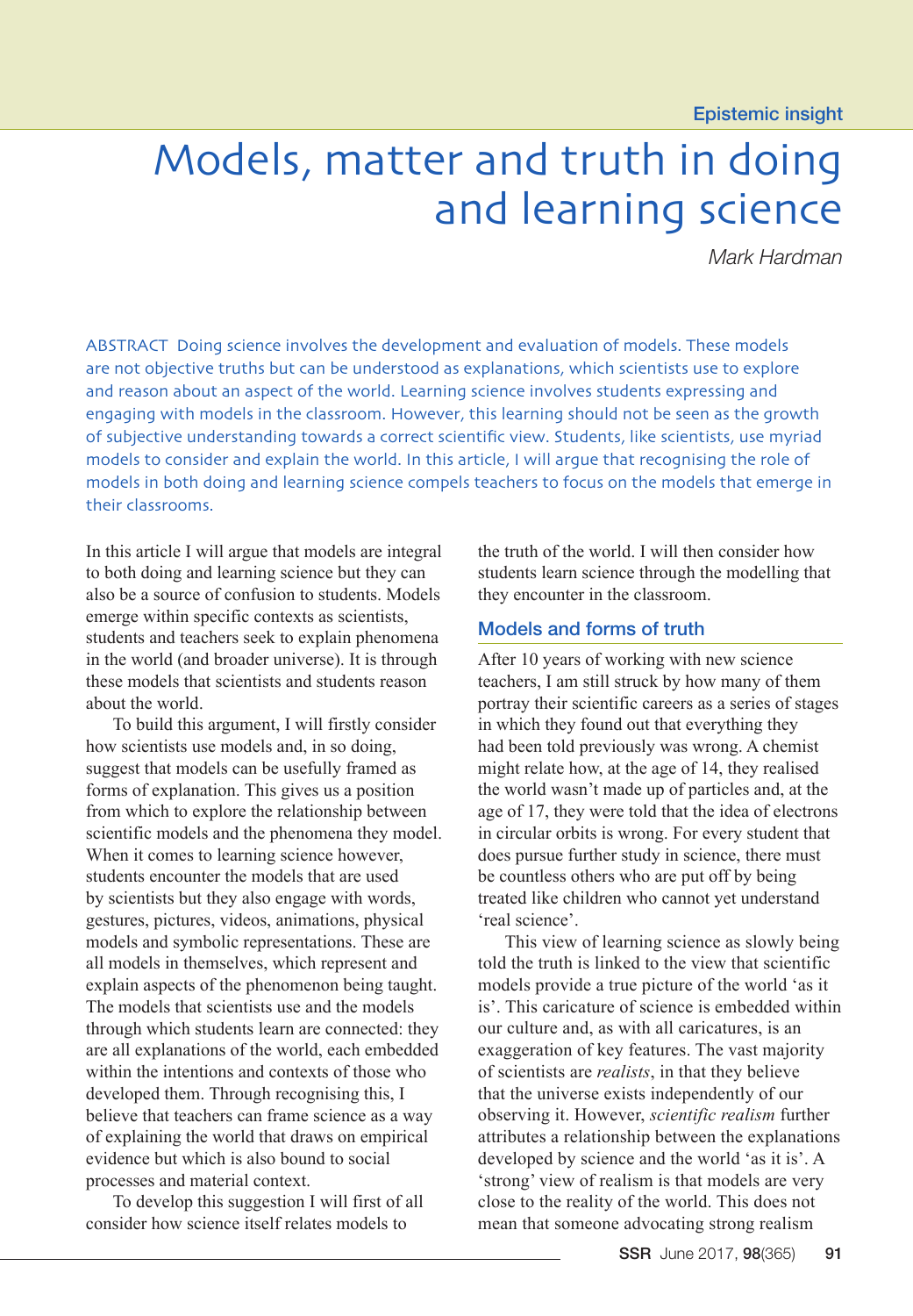necessarily considers science to be infallible; it could be that explanations need revision or further detail. A 'weak' view of realism, though, is that models are developed for a specific purpose and that they represent reality only so far as they are useful.

As Bridges (1999) suggests, empirical science draws heavily on a correspondence version of truth: a criterion for accepting a scientific explanation is how well an explanation is structurally similar to the phenomenon in question. A strong realist position would be that this should be the main criterion for a model, that it is as close as possible to the phenomenon itself. Such a strong position might well lead to students seeing schooling as the progression of different models, each 'more true' than the other. However, strong realism is much critiqued in recent philosophy of science and is difficult to accept in the context of contemporary scientific practice.

Even if we take correspondence to the natural world as a key criterion for scientific models, we cannot see this as a one-way street from empirical evidence to explanation. Astronomer Royal, Frank Dyson, used Einstein's theory of relativity to model how light is bent by the Sun, which allowed Arthur Eddington to measure the position of stars in a solar eclipse of 1919. More recently, the \$13 billion spent on finding the Higgs boson and the \$620 million upgrade to the LIGO machine to detect gravitational waves have been bets placed (and thankfully won) on the assumption that models are generative in predicting and explaining things of which we have yet to see evidence. Kaldis (2013: 662) suggests that scientists perform 'surrogative reasoning' with models. That is, they infer things about a phenomenon based on manipulation and investigation of models, rather than the phenomenon itself. This accounts for how models explain features and processes about which we have yet to gather evidence.

Models, therefore, both explain and predict. However, this does not fully diminish the criteria of correspondence: if a model is closer to the phenomenon being modelled, then surely it will explain and/or predict more? In order to counter this view, I find it useful to draw on the growing interest in complex systems. Complex systems are characterised by their sensitivity to the minutiae of elements within them. The famous conjecture here is that the flapping of the wings of a butterfly may affect the formation of

a storm on the other side of the world. Whether considering weather, earthquakes, ecosystems or social groups, a small difference may (or may not) have a big influence on the system. These systems pose a particular challenge to how we frame models, as the omission of even the slightest detail means that a model will potentially develop in a very different way to the modelled phenomenon. Complexity theory shows us that it does not make sense to talk of models that are 'more complex' being closer to reality. Whether complex systems are modelled through statistical relationships, network models or sophisticated agent-based models, there remains the issue that all models are reductions. This is not to say that resemblance to the phenomenon being investigated is not important but it does undermine discussion about making models 'more accurate'.

Scientists use models to reason, explain and predict but, when they are looking at how well a model reproduces the phenomenon being modelled, they are often focusing on a particular feature or aspect of that phenomenon. We might say that a photograph gives us a more accurate image of a landscape than a drawing, but a schematic map is likely to be of more use for orienteering. The judgement that takes place is actually about how well the model explains an aspect of the world, for a particular purpose, and this judgement is bound within the social processes of making models.

To develop this, we will consider an example: Hill *et al*. (2011) developed an agent-based model of the decision-making within a baboon population, with reference to empirical data on a troop of chacma baboons. By modelling range size, daily travel, energy and time budgets, Hill *et al*. describe how computational actors move within a grid of resources, after 'voting' whether they should move on. Research on primate behaviour, cognitive processes and social structures was employed and the model was run with a range of starting conditions to assess the influence of the model variables on the way in which the computer baboons behaved. The conclusion in the chapter by Hill *et al*. discusses how the coarse way in which the environment is presented, the sampling approach within the empirical data and difficulties in knowing how decisions are actually made led to the disparities found between the empirical data and modelling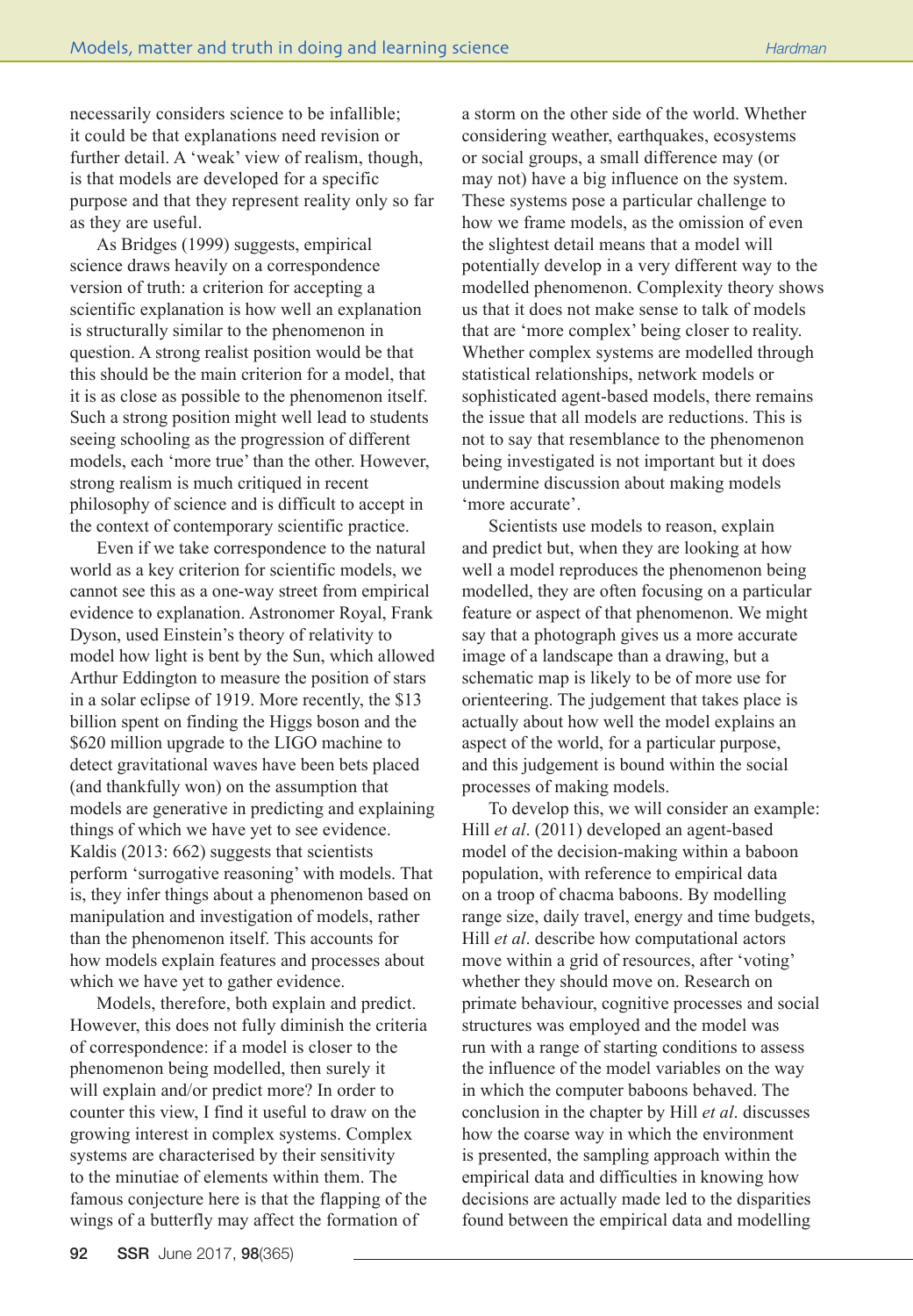output. So, what is the model for and how might it be judged? There is certainly an aspect of the model being developed in order to refine modelling processes, forming the motivation for the involvement of a computer scientist. The authors also argue that the model adds to a 'growing body of evidence' about how decisions are made in primate societies, but there are no stronger arguments presented for what is actually learned about baboon behaviour, despite two of the authors being a biologist and an anthropologist. As Kohler (2000) suggests, models of this type are 'generative', in that they provide possible mechanisms for the phenomenon we see. So the way that baboons make decisions in the model of Hill *et al*. was tested as a hypothesis in that it did not produce the behaviour seen in baboon life. Here, we can see that models are useful for both developing and testing hypotheses, but their construction also helps in developing the tools for further modelling. Evaluating models therefore is not just about correspondence; models are not ways of getting to the universe 'as it is'.

As well as correspondence versions of truth, Bridges (1999) discusses coherence forms of truth, pragmatic forms of truth, consensus forms of truth and warranted belief: how well an explanation holds up to critical interrogation. All of these are relevant to how models are evaluated within scientific practice. Many scientific models are created that bear no relation to real phenomena at all, and this could be for a number of reasons: to teach others; to develop a method or approach; to make a theoretical point; to find a way of working; to attract a particular kind of funding; simply because the researchers are interested; and a whole host of other reasons. Within this, models are evaluated according to how well they fit existing understanding (coherence, consensus), how useful they are for particular purposes (pragmatic) or how far they can be justified to others (warranted belief), but also in terms of aesthetics (how 'elegant' the model is) or power relations (whether a renowned professor or a new student is proposing it). Correspondence is only one element of the criteria that scientists use to evaluate models and I will go so far as to suggest that the form of realism employed by much of science is very weak indeed. Models themselves form the focus of many scientists' attention, rather than the phenomenon being modelled.

### Models as explanations in the classroom

If we wish to present an authentic view of science in the science classroom, then we cannot let students believe that science is the progression of increasingly accurate models, approaching the truth of the world. However, it may not be wise to fully expose young scientists to what Feyerabend (1975) calls the 'anarchy' of scientific method: scientists use whatever methods they need to advance science. As is evident from much of this edition of the journal, it falls to the teacher to decide how they will develop an understanding of the nature of science with their classes. Nevertheless, I suggest that we need to present a clear view of what science is and, given the prominence of models, this might be achieved by framing models as explanations. This suggestion draws on the work of a broad group of researchers who have been working on the presentation and use of models within science classrooms for over 30 years.

In framing models, Gilbert, Boulter and Rutherford (2000) helpfully delineate five different forms of explanation:

- **1** *Intentional* explanation. For example, in identifying the mode of operation of the AIDS virus with the intention of enabling prevention and cure.
- **2** *Descriptive* explanation. This is where measurements of a phenomenon are presented; for example, in considering variation in height between members of a class.
- **3** *Interpretive* explanation. Here we consider what a phenomenon is composed of; much of chemistry consists of these abstractions.
- **4** *Causal* explanation. A description of why a phenomenon behaves as it does; for example, why there is variation in the heights of class members.
- **5** *Predictive* explanation. Considering how the phenomenon will behave under specified conditions.

Models are thus simplified representations of phenomena that scientists use to explain, predict and reason about aspects of the world. This characterisation is still a rather idealised form of the nature of science and a cynic may claim that models are sometimes developed to attract funding, or to develop the tools of modelling itself. However, these might be seen as forms of 'intentional explanation', or a teacher might discuss the 'how science should be' vs 'how it is'.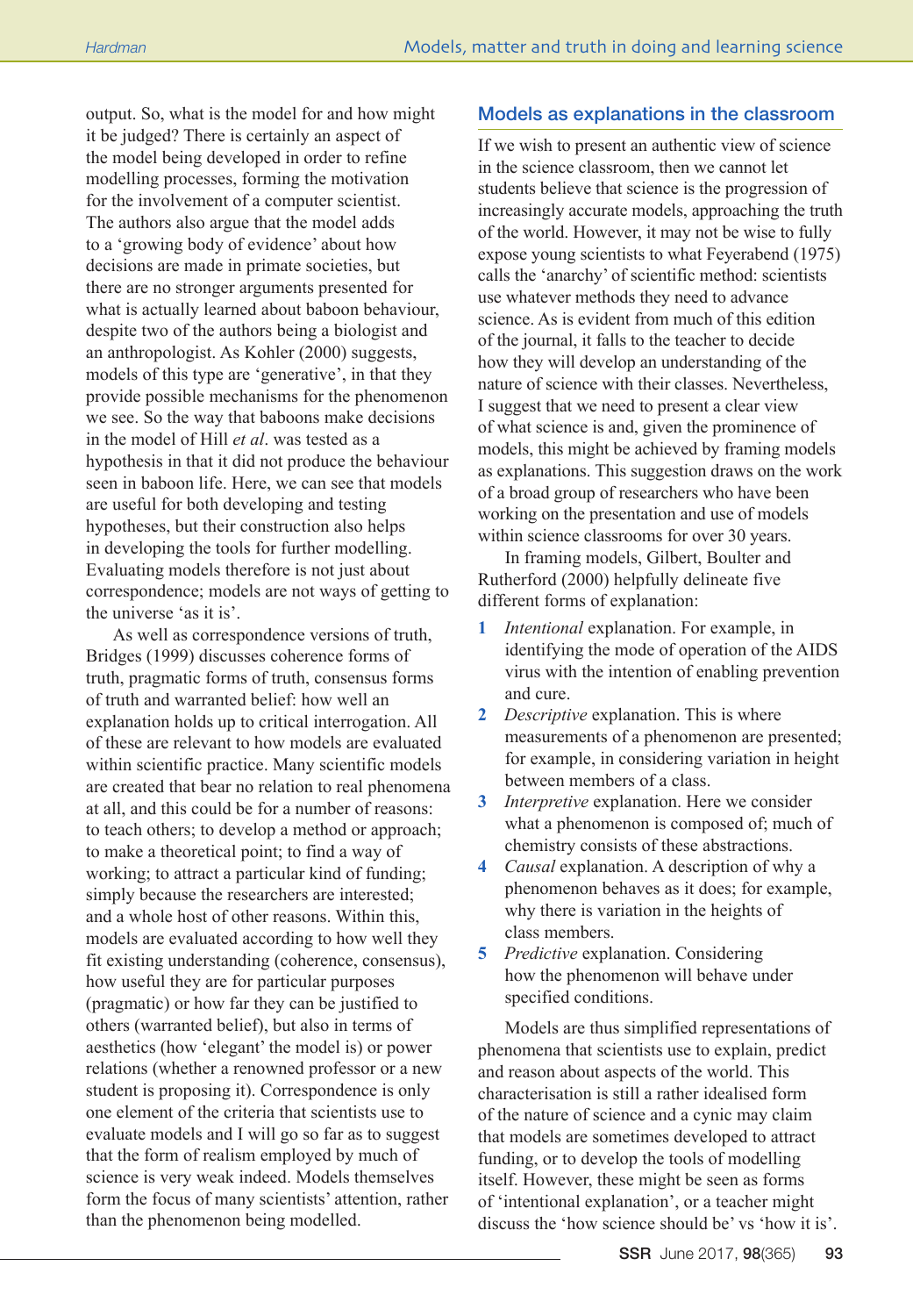What is also required, though, is an account of how models develop over time. Gilbert, Boulter and Elmer (2000) specify terms that are helpful here. They label *expressed* models as those representations placed within the public domain by an individual or group. Different social groups may then agree that a model is of value, at which point it may be labelled as a *consensus* model. If such a model is tested experimentally, peer reviewed and accepted by scientists, it may then become a *scientific* model. The exact nature of how scientific models develop and become replaced (thus becoming *historic* models) is contested within the philosophy and history of science. Nevertheless, clarifying the relationship between expressed, consensus and scientific models goes some way to providing a coherent account of the social and scientific processes involved in using models.

In my own practice, I have also found it useful to make a distinction between a model and a theory (you may have noticed above my claim that Dawson developed a 'model' based on Einstein's 'theory' of relativity). This is not something that scientists themselves provide a clear distinction between, with many using the terms interchangeably. However, I have found a distinction from mathematical *model theory* to be of assistance:

*A theory admits a variety of models. The theory is not a theory of any one model in particular, but theorises an aspect of anything that happens to be a model for the theory.* (Holdsworth, 2006: 146)

That is, a model provides a description of a particular phenomenon, and multiple models support and develop a theory. For example, a particle model of matter provides us with an explanation of how a solid turns into a liquid when heated. A different particle model of matter can explain the relationship between pressure, volume and temperature in a gas. These might be seen as fitting particle theory. When we move on to explaining rates of reaction and surface area, then we may develop a model of interactions between particles to explain this. This framing goes some way to invoking the role of coherence and consensus in scientific modelling also: a model is informed by established theory at the time it is developed.

Drawing on the work of John Gilbert and colleagues, I have here presented models as

explanations that serve specific purposes, and have claimed that those models gather evidence and support within communities of scientists as they are tested and discussed. This is undoubtedly a simplified account of the messy and often incoherent ways in which models are used by scientists. However, such a framing provides a coherent view of models, while still allowing for discussion of the multifaceted questions that models are developed to answer, and the social influences that affect communities of scientists. This allows the teacher to gauge just how much messiness to introduce into the discussion, and when!

# Modelling-based teaching

So far I have presented a case for framing models as explanations and suggested that this links professional science and the science in classrooms. In many ways, though, teachers have a much more difficult job than scientists when it comes to models. Teachers engage with a huge variety of models every day and are concerned not just with how models relate to the phenomena being discussed but also how students will learn from those models.

Something as seemingly simple as introducing the heart may involve a plethora of models of different types (Boulter and Buckley, 2000): we might show a plastic heart (concrete representation), draw a diagram (visual), show a heart monitor display (mathematical), clench our fist and place it near our chest (gestural), or describe the heart as two pumps (verbal). What is more, these models might be static or dynamic, and often involve mixed modes of representation: for example, an animation with labels and commentary. Students learn from these models but they learn about both the consensus view of scientific understanding and the relation of models to scientific practice. Sadly, the latter is often ignored, despite being an important part of the curriculum

In England and Wales, the National Strategy Framework for Teaching Science [\(Department](http://dera.ioe.ac.uk/5308/)  [for Education and Skills, 2002\)](http://dera.ioe.ac.uk/5308/) advocated 11- to 14-year-olds engaging with, developing and critically evaluating models in relation to different phenomena. In the 2007 version of the curriculum, this translated into models being a key part of the 'how science works' agenda, with progression through levels clearly mapped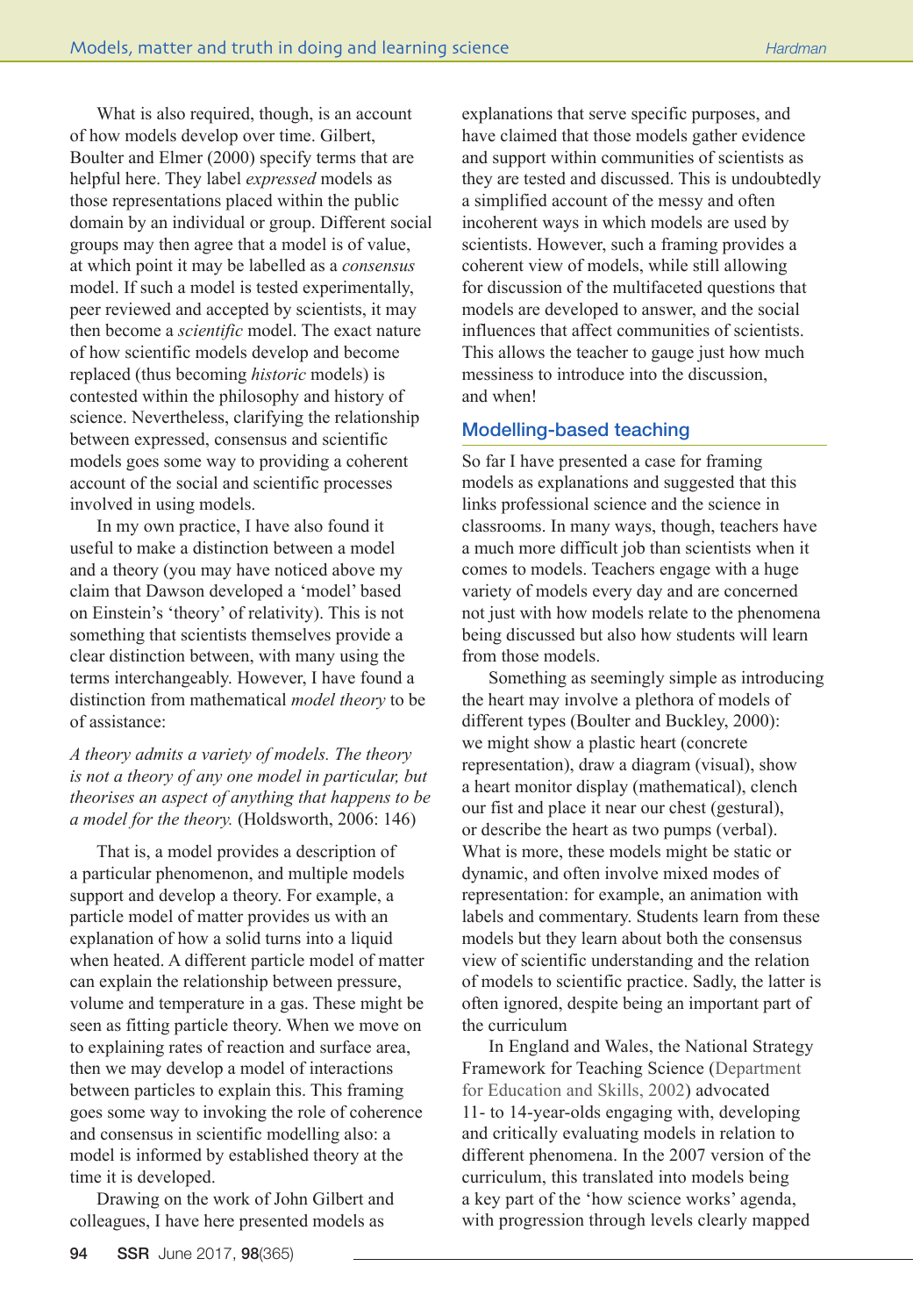to the capacity of students to use, develop and critique models within explanations. We now know that the labelling of students as particular 'levels' often restricted their progress but, nevertheless, the development of modelling has been a key part of science curricula for some time. The latest National Curriculum for 11- to 14-year-olds in England ([Department](http://www.gov.uk/government/publications/national-curriculum-in-england-science-programmes-of-study)  [for Education, 2013:](http://www.gov.uk/government/publications/national-curriculum-in-england-science-programmes-of-study) 3) states that students should '*use modelling and abstract ideas to develop and evaluate explanations*'. It goes on to explicitly mention models of pressure, chromosomes, DNA, the particle model, atomic model and light rays. It may surprise teachers in England to know that those who designed the latest curriculum intended the list of content to provide space for teachers to support the broader development of students' subject understandings (see Tim Oates talking about this: http://bit.ly/1xj893h). In most schools, this has simply not come to pass, with schemes of work focusing on content being delivered, rather than an understanding of the skills, processes and nature of science. Poor communication around the latest curriculum, pressures around tests for 16-year-olds (often leading to key stage 3 being compressed) and a lack of understanding in this area mean that students are simply not engaging with models explicitly, as an integral part of science education.

Gilbert and Justi (2016) have recently brought together decades of research in this area to outline and support an approach to 'modelling-based teaching'. Here I will draw on and develop one of their examples (Gilbert and Justi, 2016: 72–74) in order to exemplify an approach to engaging students with models, and also to explore how students learn through models. The creation, expression, testing and evaluation of a model does not take place in a simple and linear way, so the stages below should not be seen as prescription that ignores the constant interaction between thought, the expressed model and evaluation of it in relation to particular aims. To aid the reader, I will present the possible stages of engaging with a model:

Firstly, students might research or conduct an experiment to understand a phenomenon: for example, the evaporation of water from a saltwater solution. The first stage of a modelling approach might be to pose a

particular aim for a model, such as producing a model of the salt after evaporation. Gilbert and Justi say that students use their existing understanding to pose a mental *proto-model* through engaging their current understanding, information and experiences, in relation to the aims of the model. They may use an analogy or mathematical tools to do this.

- **In the next stage,** *expression* of the model, the students work in small groups to produce a model, a representation. Many students develop a NaCl molecule model, which could be expressed verbally or visually, or physically using two bound balls.
- l The next stage is to *test* these models, for example by asking students why sodium chloride has such a high melting point. Some students respond to this by claiming that 'the' bond between sodium and chlorine ions is very strong (they see a single bond rather than considering a lattice of bonds). So, a second test might be to ask why salt crystals can be cleaved along specific planes. The teacher is here able to present the testing of models as part of scientific development, and also pose tests that introduce elements that are missing from student models. The balance between student autonomy and creativity and teacher interjection should develop over time.
- $\bullet$  A further stage of the modelling process is to *evaluate* models. Here the teacher may ask groups to justify their models and the class may come up with a consensus model based on these discussions. If models are framed as explanations that serve specific purposes, as I have claimed above, then the limitations and scope of those models should be brought to the fore in relation to those purposes. However, this might be extended to see how far the model can be generalised, such as by seeing how far their model of NaCl is able to explain the properties of MgO (which has an even higher melting point but is not very soluble).
- Furthermore, a teacher may then add *further evidence* to guide the model towards scientific consensus. For example, lattices may have no distinct structure in student models, so evidence from X-ray spectra might be brought in to support lattice shapes, which students can integrate into their models.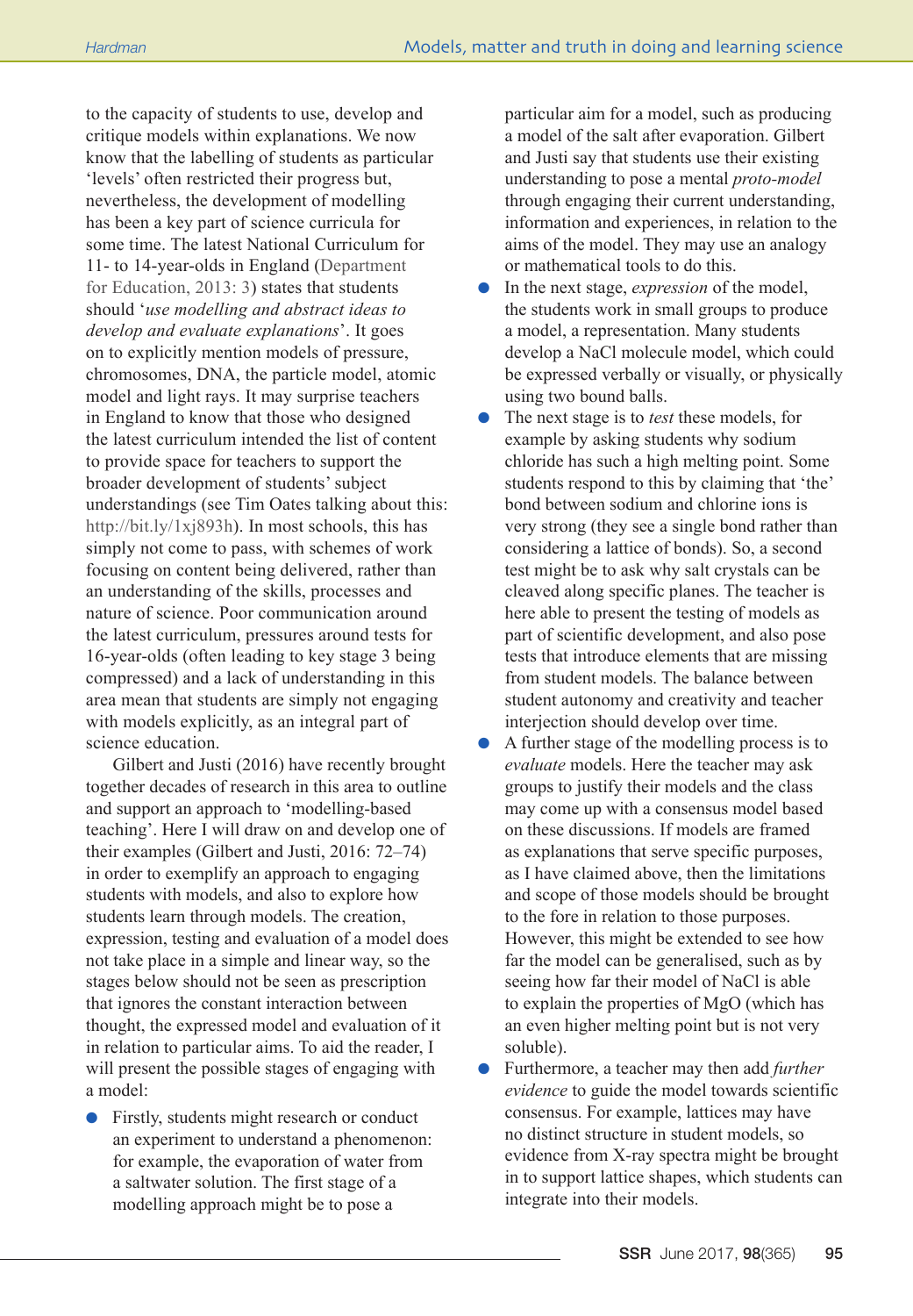Gilbert and Justi frame models as 'epistemic artefacts' in the classroom, from which students develop understanding of established scientific models as well as the process of modelling. From multiple studies across the world, they have established that teaching science in this way greatly enhances both student understanding of scientific content and their skills, and also provides a vehicle for developing an understanding of nature of science. However, the latter depends on teachers actively engaging students with this.

# Learning through models – beyond concepts

Modelling-based teaching allows students to learn from the process of engaging with models in a way that approximates to the work of scientists, such that students learn both content and the processes of modelling. Here, I want to develop the stronger argument that students, like scientists, actually reason through the models with which they engage.

To develop this point, let us reconsider the different ways in which a heart may be modelled in the classroom. Imagine that a group of students build a model for the heart using plastic bottles and bits of tubing, and that they use it to discuss energy transfer from respiration and pressure in explaining how blood is pumped around the body. National curricula documents frame energy transfer, respiration and pressure as scientific *concepts* and therefore such a model may involve utilising and learning multiple concepts.

But how do students actually learn from these models and concepts? There is a tradition within science education of considering learning as the development of concepts within students' minds. This has its roots in constructivist learning theory and was developed in earnest in the 1980s and 1990s when a great deal of research focused on the misconceptions held by students and how these might be detected and addressed. Despite the wealth of research into the conceptual development of students, there still remain philosophical difficulties in defining where and what concepts actually are: how do they relate to brains, bodies and broader context? However, here I will focus on how constructivism has been interpreted in many science classrooms, namely as the development of mental concepts.

Focus on concepts often implies to teachers that students are somehow acquiring an understanding of the phenomenon itself through the activities with which they engage in classrooms. As someone who spends much of my time in other teachers' classrooms, I have lost count of the number of times that I have seen students use guesswork, whispers and the coaxing of answers out of a teacher to complete a worksheet labelling the parts of a cell, heart, atom or power station. Some teachers are then surprised that the students are not able to label a completely different diagram in the next lesson, or to explain the function of the components they have labelled. The point is that the students in such cases have interacted with a particular model and this does not entail the transmission of conceptual understanding about the phenomenon itself.

Gilbert and Justi are keen to move the terms *concepts* and *models* away from the sense of denoting mental representations of the world 'as it is' and instead consider them as 'artefacts' that have material presence in the classroom. As such, when laying out modelling-based teaching, they suggest that:

*... mental models are epistemic creations, humanmade artefacts, usually materialised in some way for sharing with others, that attempt to depict the world-as-experience by imagining what it is like.*  (Gilbert and Justi, 2016: 83)

The models expressed in a classroom are not the manifestation of coherent mental representations but emerge from the brains, bodies and material circumstances involved in expressing them. While Gilbert and Justi see this as congruent with what they call 'the broad church of constructivism', I believe that the terminology and common interpretation of conceptual change research is a barrier to teachers. Despite a focus on learning from each other and the world around us, constructivism has been interpreted as being about the development of mental concepts towards consensus views of the world. This interpretation leads to teachers characterising learning as the intangible development of mental concepts/ models and, in turn, to them not focusing on the specifics of what is being presented and developed within the classroom.

So how might teachers be helped to focus on models as integral to learning and reasoning in science classrooms? A first step is to recognise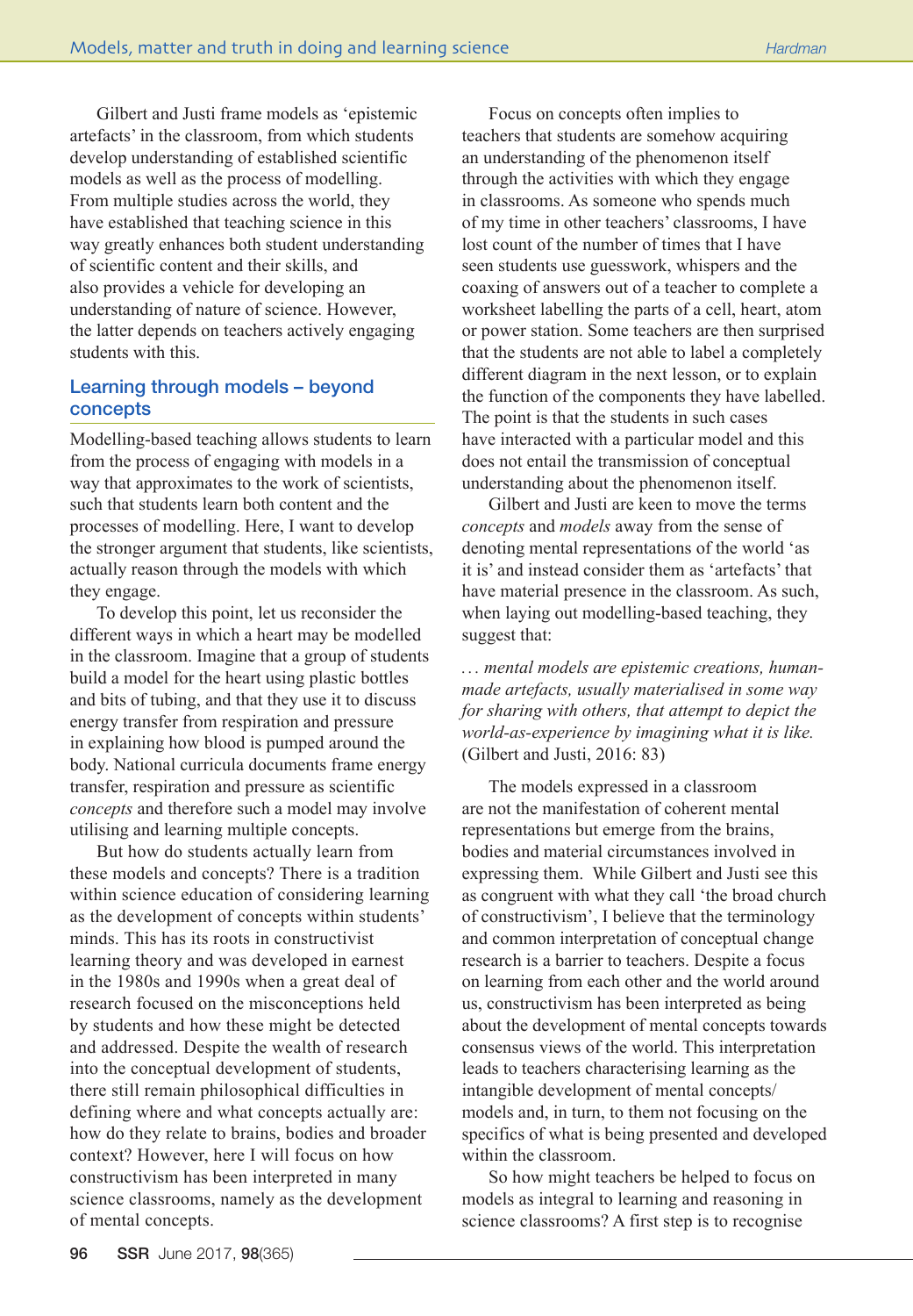that learning is often evaluated on the basis of a student being able to respond to a question, problem or circumstance in a certain way. This is relatively easy to define with recall of information in response to a simple question: for example, how many ventricles does the heart have? Here, a student recognises the word 'ventricle' in relation to the word 'heart' and produces a very simple model, though stating that there are two, even if that is all they know about ventricles. If what is being evaluated is a student's capacity to explain how the heart evolved to pump blood around the body, then the student might use words, diagrams, hold their fist to their chest or make a model; they may do all of this. This involves a 'mental model' insofar as the brain of the student is able to utilise the resources available in the context (including their own body) to express models that explain how the heart pumps blood.

This is subtly different to framing learning as the development of intangible mental representations of phenomena: the shift in focus is towards expressed models, which emerge from the interplay of brains and material context. This framing allows us to consider the influence of the specifics of context, and this in turn will allow us to bring growing insights from educational neuroscience to bear on learning. Moreover, recognising that students both learn through and are assessed on their use of models in explaining phenomena promotes teachers considering carefully the models that emerge within classrooms. In this article, I have taken a broad definition of models as not only including the words, diagrams, physical models and animations that we use to explain things, but also the gestures that teachers deploy in the classroom. I have also argued that students learn through the models they see, express and evaluate. This means that, as students learn, they do so through the models that emerge in classrooms.

## Models, truth and teaching science

In this section, I wish to bring together two threads within this article to argue that a great deal of what both professional scientists and students do is to engage with models, and this is what links learning and doing science. This link also gives us a perspective on what science is about and how the portrayal of 'truth' in science is bound up in how scientists develop and use models. Individual

scientists have different roles, of course, and might be engaged in developing an experiment, gathering evidence or classifying information. All these processes involve the use and development of models however.

I have suggested that, although correspondence to empirical evidence should be a key criterion for how we evaluate our explanations of the world, we cannot use this criterion alone. The 'truth' of a model is bound up with coherence, pragmatism, consensus, warranted belief, aesthetics and power relations. Models, by which I mean all explanations in science, are not objective truths, despite what some students may think. I have also suggested that we need to move beyond characterising students' 'mental models' as coherent understandings that develop and have correspondence to the models that students express.

Putting these arguments together, we can see that models, manifest in the material of the world, cannot be perfect replications of a phenomenon. Models exist in a different space and time to the 'original' phenomenon, and they are usually made of very different stuff, as David Hay (2017) expounds in his article in this issue. In Hay's account, models are seen to take shape in relations between 'things' (non-human stuff) such as beetles, paper, plastic, plasticine, computer code or any other 'stuff', as well as in the human body, with its kinaesthetic sensitivities, feelings and thought. We use models to communicate, reason, predict, explain and do things in the world, but we also make and use models just to get to grips with stuff before we ever have words to talk about it. My advocating models as forms of explanation should not be seen as claiming that there is a progression from empirical experience of a phenomenon to explanation. Hay's article engages with the other side of the performative idiom in science and our two articles should be read as two sides of the same coin, which together give that coin due value in the matter of its weight.

I finish my account by emphasising two important issues. Firstly, the account that I provide ought to encourage science teachers to reconsider the models that they deploy in the classroom. Students learn through the models that they express and with which they engage, and this is not just about the concepts listed in curricula; it is also about how the process of doing science is